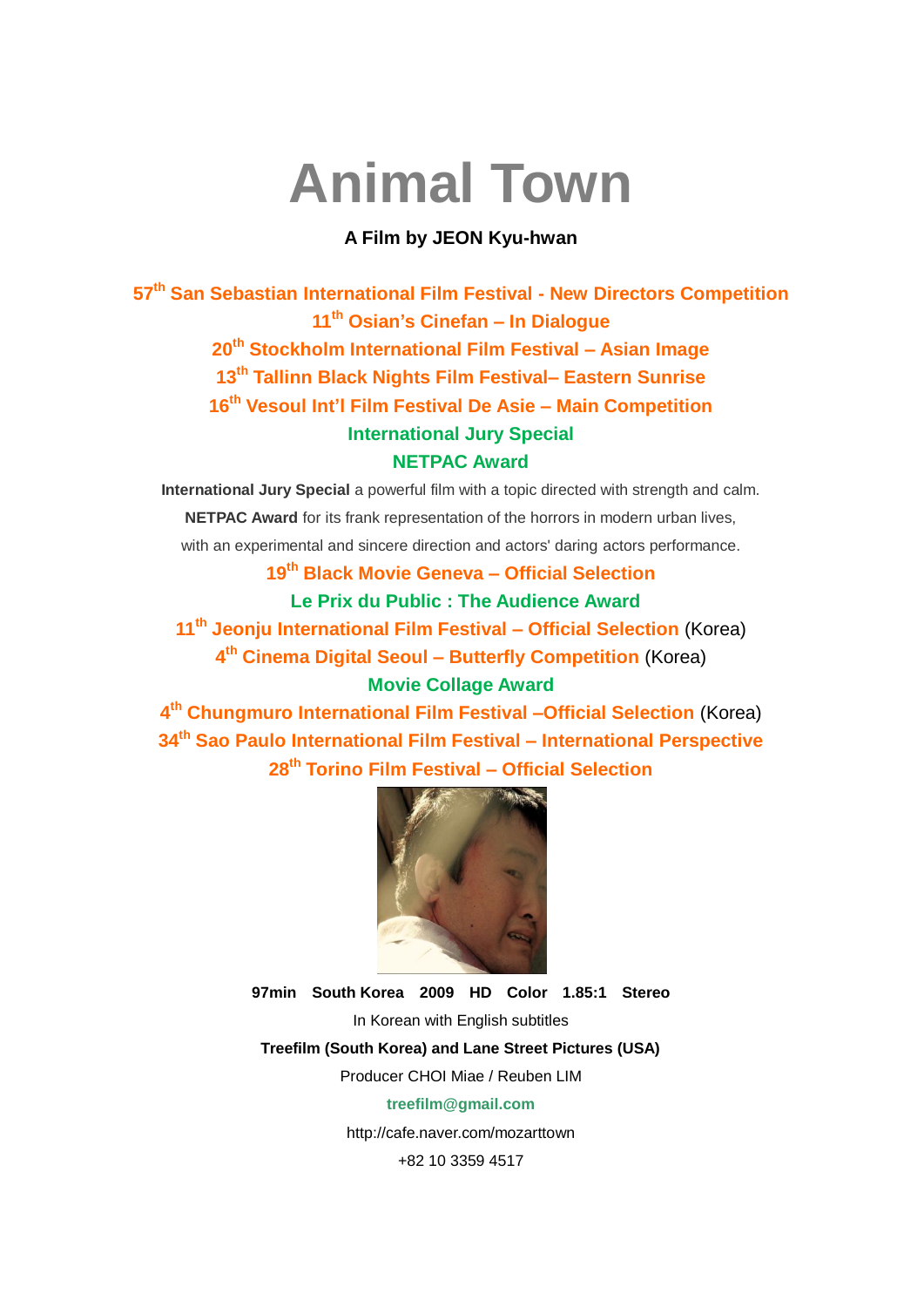## **Comments and Feedback**

**Kyu-hwan JEON has a very unique voice**. **It's very powerful, and people need to experience this story! Amazing**!

> - **Asger Hussain** Producer of <Precious> Film by Lee Daniels / Executive Producer Oprah Winfrey

It was a pleasure to meet all of you and have your film in the competition. **Your film is very fantastic**.

– **Roberto Cueto** San Sebastian IFF Programmer

**Kyu-hwan JEON has a talent. Keep going!** – **Wan Jen** President Jury at 16<sup>th</sup> Vesoul IFF de Asie

**I believe in Kyu-hwan's directorial vision and look forward to seeing next projects.** – **Roya Rastegar** Tribeca FF Programmer

I**t was well made and some of it was very well shot - with a nice feel for the light**. **It was quite clever and well acted (the child molester guy was very good).** 

– **Roger Garcia** Consultant of San Francisco IFF and Udine Far East, Producer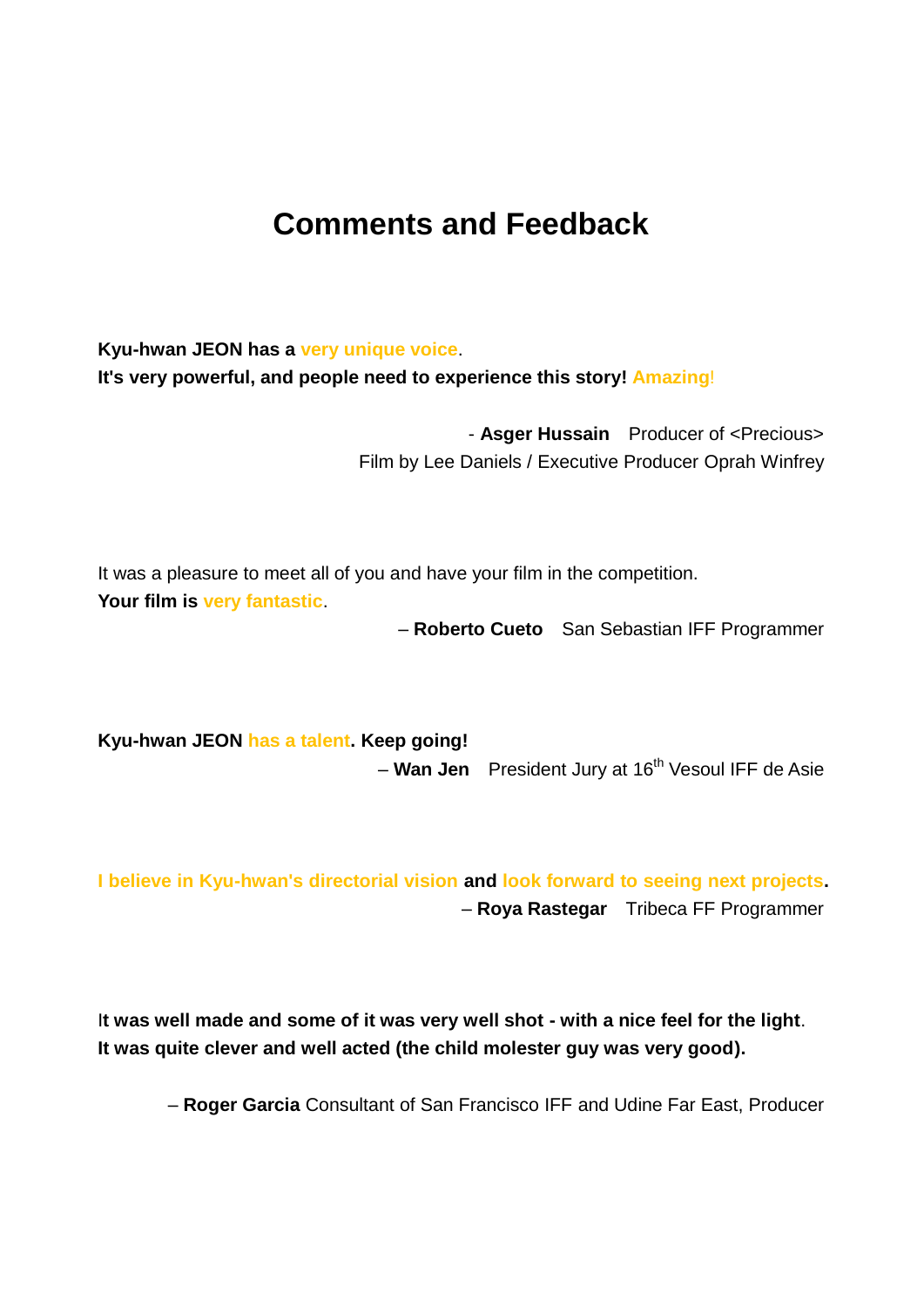## **CAST AND CREW**

#### **PRINCIPLE CAST**

| Actor |
|-------|
|       |
|       |

#### **CREW**

| Lighting Designer  LEE Seung-won |  |
|----------------------------------|--|
|                                  |  |
|                                  |  |

## **Realized with the financial support of**



**SOUL OF ASIA Seoul Metropolitan Government** 

**and**



**SEOUL FILM COMMISSION Seoul Film Commission**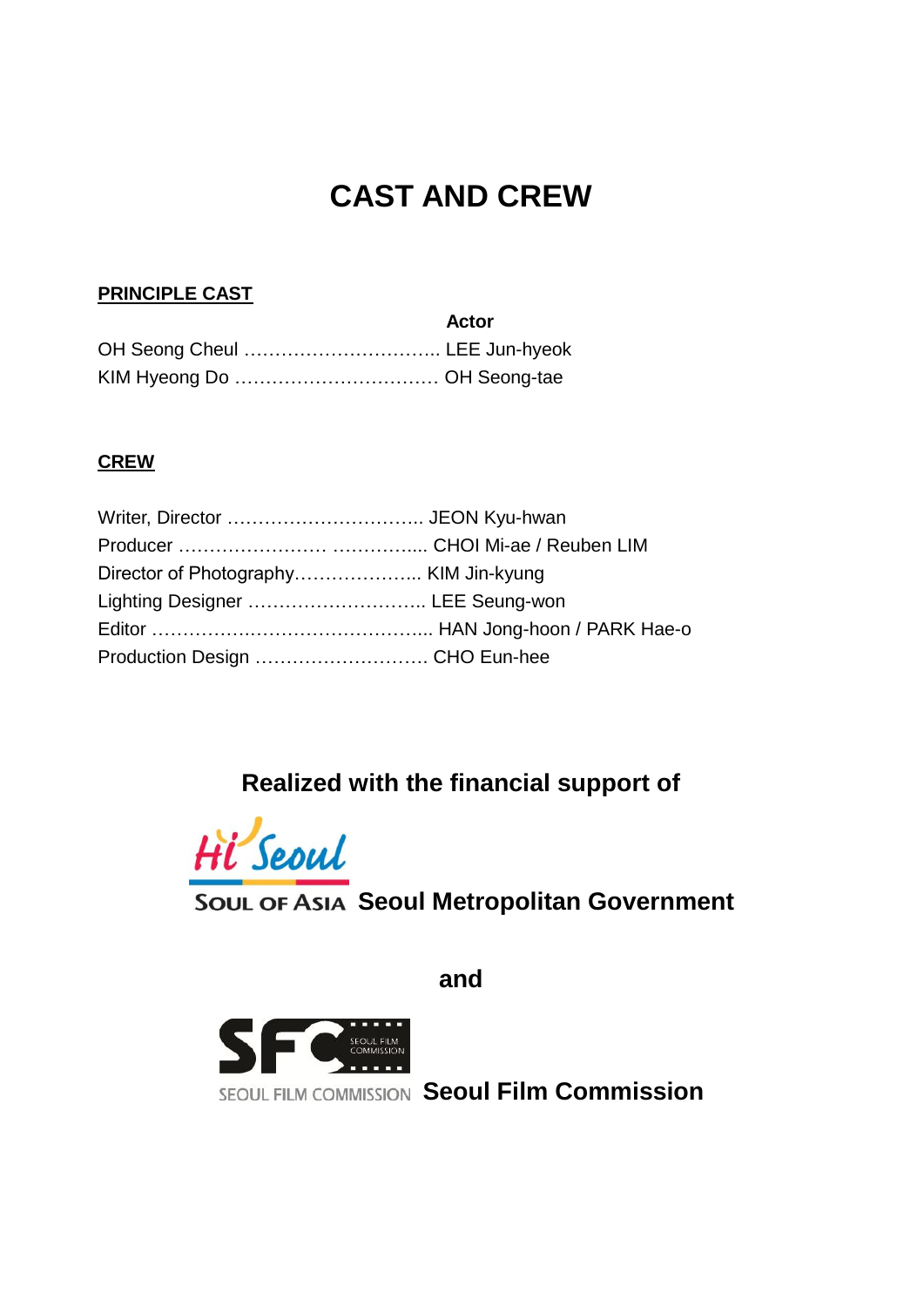## **SYNOPSIS**

#### **Full Version**

SEONGCHEUL OH is a man out of parole but the tracker on his ankle reminds him that he is otherwise. He wants to be a changed man. He struggles with his inner demons by living a harsh life as a manual laborer, living in a dilapidated low rise apartment and continually going to see his psychiatrist. However, the fragile balance of his equilibrium is tested when he loses his construction job and he must work as a cab driver. He must truly test his desire to live as a member of society.

HYEONGDO KIM is a broken man. He is a family man that is burdened with the experience of a parents' worst nightmare. He goes through the motions of life until one day he sees Seongcheul by coincidence. The desire to have his revenge consumes him, and when he sees Seongcheul drawn to a nine year old girl he becomes obsessed with stopping him.

In Hyeongdo"s close surveillance of Seongcheul, his fate falls into his hands when he stumbles upon the scene of Seongcheul"s body struggling on a noose.

#### **Short Version**

Oh Seongcheul is a man out of parole but the tracker on his ankle reminds him that he is otherwise. He struggles with his inner demons by living a harsh life as a manual laborer, and continually going to see his psychiatrist. Kim Hyeongdo is a broken man. He is a family man that is burdened with the experience of a parents' worst nightmare. He goes through the motions of life until one day he sees Seongcheul by coincidence.

## **DIRECTOR'S STATEMENT**

Some people hurt others and others get hurt. Everyone turns a blind eye to the hurt around them as we live in a beast-like city.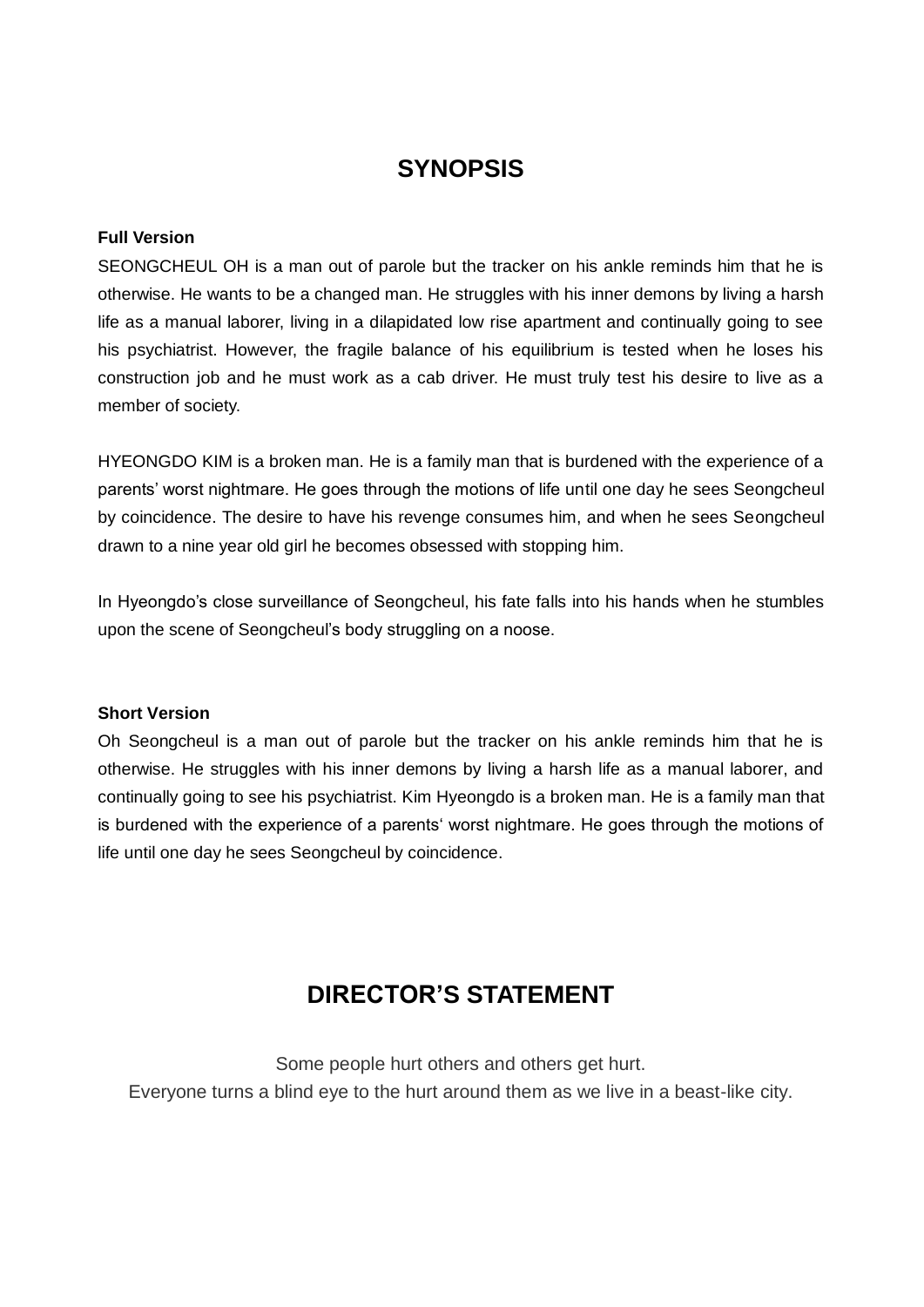#### **ABOUT THE FILMMKERS**

#### **JEON Kyu-hwan // Director, Screenwriter**

Up and coming director JEON Kyu-Hwan received favorable reviews for his debut film <**Mozart Town**>(2008). JEON"s debut work is certainly his own unique vision as it received widespread recognition at Osian"s Cinefan, Tokyo Int"l Film Festival, Tallinn Black Nights, Philadelphia IFF in Asia, Europe and North America. He then directed his second film, Town Series 2 <**Animal Town**> (2009) which received wonderful reviews from critics and journalists at San Sebastian as follows*: "<Animal Town> has a* 



*very powerful cinematographic density, A surprising capacity of the script and the images that capture and intrigue the audience, A probing look in portraying the urban landscapes and characters, the audience faces something – on which they can bet double – they have never seen in the western films."* It has since premiered at Stockholm IFF, Osian"s Cinefan, Tallinn Black Nights, Jeonju IFF, CinDi Seoul FF, Chungmuro Int'l FF and won the awards, **International Jury Special**, **NETPAC Award** and **the Audience Award** at Vesoul Int"l FF de Asie and Black Movie Geneva. Animal Town has been invited from the Int"l Film Festival until now. JEON has been a critical success both at home and abroad for *"he has shown a capacity as a master of Cinematic Arts."* Recently, he directed Town Series 3 <**Dance Town**> which was selected at JPP work in Progress. Currently, JEON is working on his fourth film, <**The Weight**>. He also has new global projects including <**Varanasi**>, <**Waves**>, and <**Jive**>.

> FILMOGRAPHY (As a Screenwriter and Director) **2008** *Mozart Town* **2009** *Animal Town* **2010** *Dance Town*

#### **CHOI Mi-ae // CEO and Producer**

Korean-born producer CHOI Mi-ae majored in Film and Theatre at The Dongguk University in Seoul and earned an MA degree in Film & Theatre at The postgraduate School of the Dongguk of Seoul. *A Master's Thesis subject : A study on Creative Communication Methods of Actors and Directors for Creating Role (Focusing on Director Lee Myung-se / Hong Sang-soo / Lee Chang-dong)* She was a writing team of "Actor Training" for her acting teacher Ahn Min-soo's book release. She taught Acting at



Dongguk University (DUCSI) and Seoul Art College (SAC). She has been working in Treefilm since 2007 and has produced Town Trilogy as MOZART TOWN (2008), ANIMAL TOWN (2009) and DANCE TOWN (2010). She Has made notable achievements such as a number of awardwinning films with high praises. And now, she is going on a new global project of **Weight**, **Varanasi**, **Waves** and **Jive**. It will be co-production with abroad.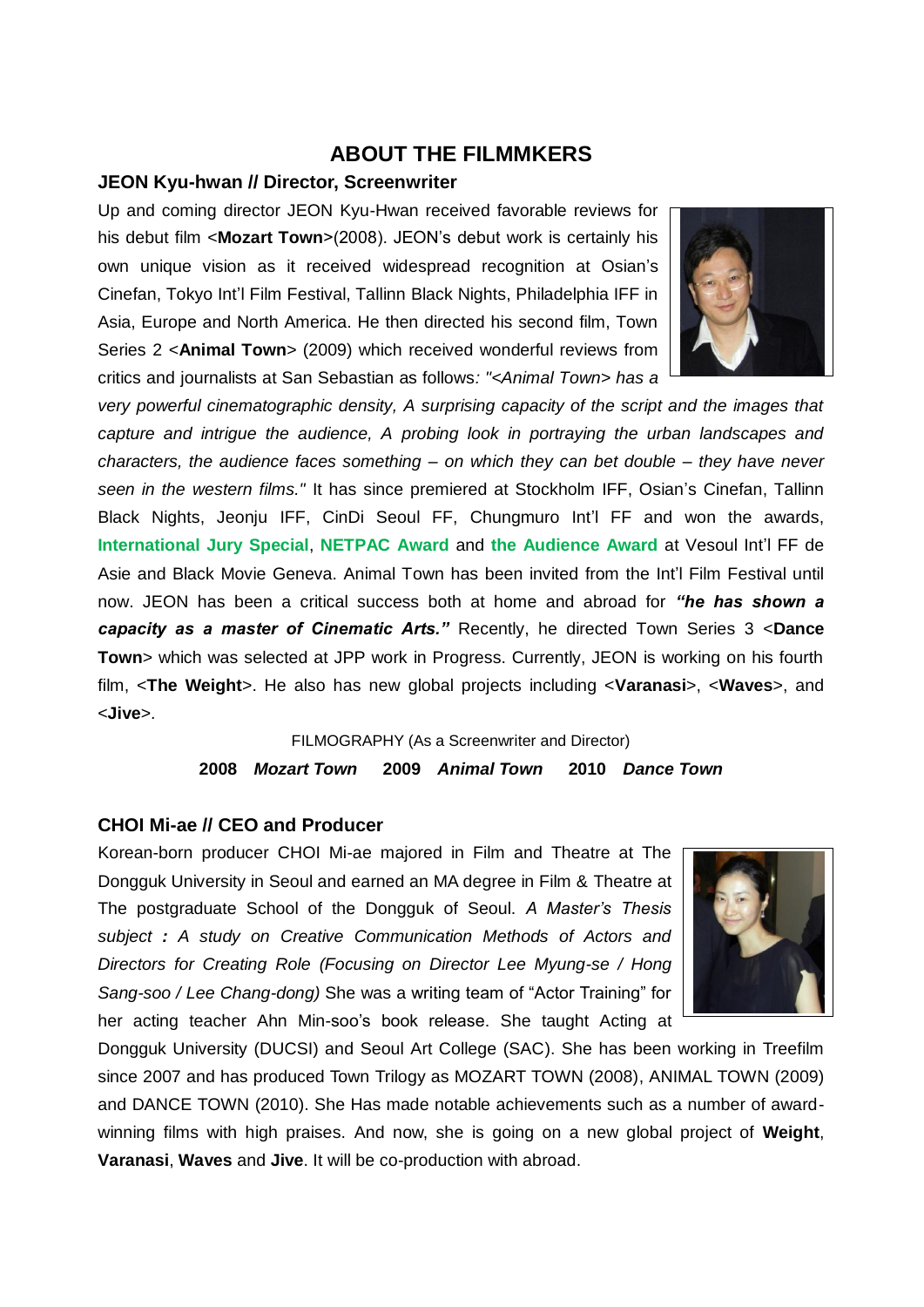### **ABOUT THE COMPANY – Treefilm**



Treefilm was established by producer CHOI Mi-ae and director JEON Kyu-hwan in 2007 as film production company in South Korea. To realize its ambitious vision of being the global company. In 2008, The first feature **Mozart Town** was produced with all over the world as the target audience. It had been shown to the world wide audience through the International Film Festival as **10th Osian's Cinefan, 21st Tokyo International Film Festival, 12th Tallinn Black Nights Film Festival and Philadelphia Film Festival.** And it premiered of Main Competition with world famous directors as Michael Winterbottom <GENOVA>, Paolo Sorrentino <IL DIVO>, Olivier Assayas <SUMMER HOURS>, etc.

And we made the second film, Town Series 2 **Animal Town**. It was filmed on 2009 and coproduction with Lane Street Pictures in USA. It realized with the financial support of Seoul Metropolitan Government and Seoul Film Commission. It had screened for **the Kutxa - New Directors at the 57th San Sebastian as a world premiere**. **It received rare reviews by the critics and journalists and won the prize as International Jury Special, NETPAC Award, The Audience award and Movie Collage Award. It premiered at Stockholm, Osian's Cinefan, Tallinn Black Nights, Vesoul IFF de Asie, Black Movie Geneva, Jeonju IFF, Cinema Digital Seoul, Chungmuro IFF and will be screened at Sao Paulo Int'l FF and Torino FF in Europe, Asia and South America.**

And now, we are editing of Town Series 3 **Dance Town** about the story in the lives of a female North Korean defector in South Korea. It was selected by Work In Progress JPP finals at Jeonju IFF.

**Mozart Town, Animal Town** and **Dance Town** is **Town Trilogy** about the town people"s sadness, hurt and longing **by director JEON Kyu-hwan**.

We are going on our 4<sup>th</sup> film, global project The Weight. It is selected IT PROJECT of NAFF at Puchon IFF. It will be co-production with abroad.

And also, we have a global projects, **Varanasi, Waves** and **Jive**…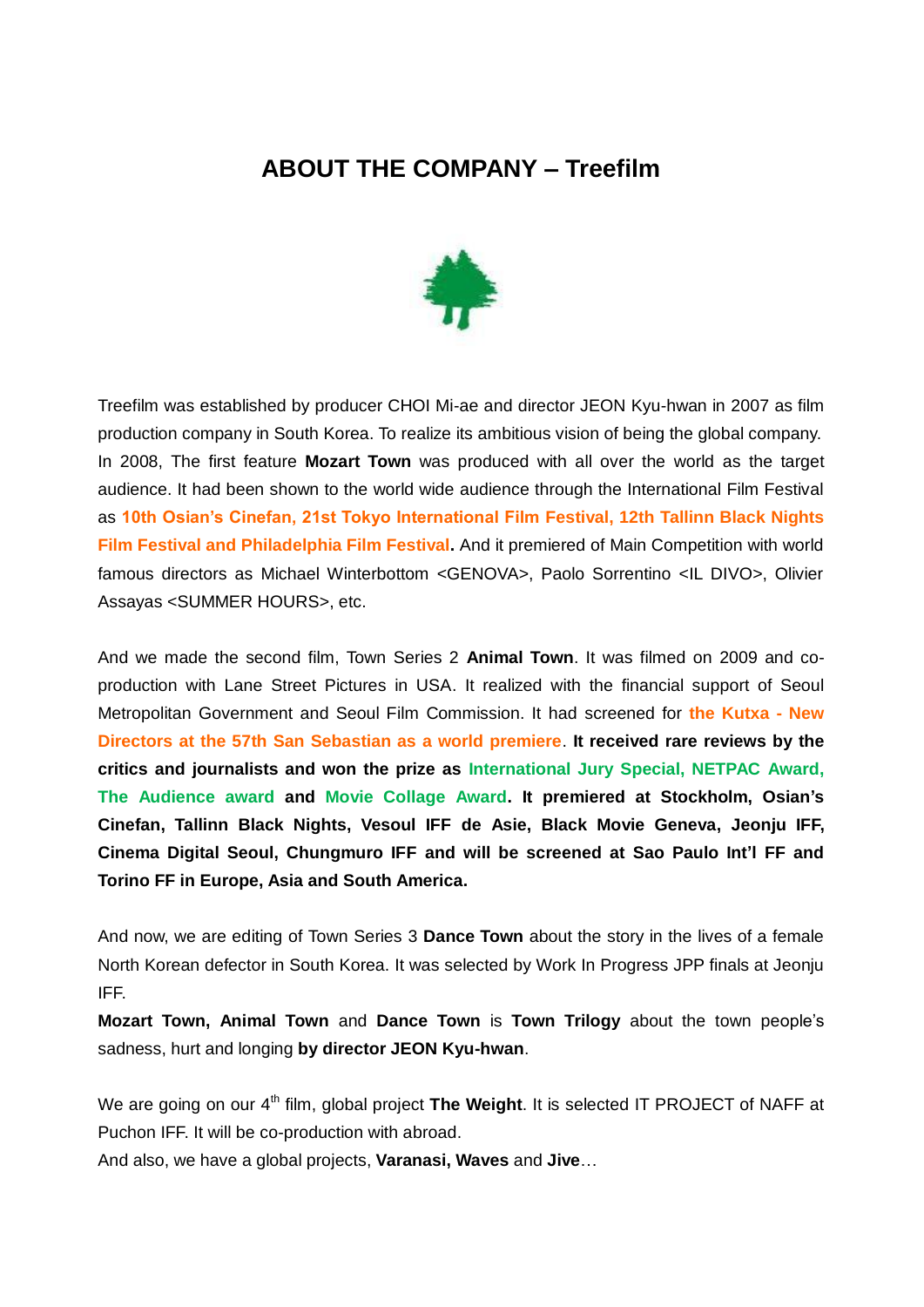Diario Visco (Basque Daily News) Sep 25 2009

Written by **Begona del Teso**, one of the most renowned Critics of Basque Country. She has a cool head and is well-known for her sharp criticism.



ANIMAL TOWN received rave reviews from critics and filmmakers at 57th San Sebastian International film festival. This film got favorable reviews as the best film of 290 films which was screened in San Sebastian. Dario Visco (Basque Daily News) has been distributed all over the Basque Country.

#### **"The tree of the hanged"**

Almost at the end of the movie (a few scenes were left yet, one of these scenes. **The scene that closes the second production of this Korean director is impressive, astounding, defining and has an incredible cinematographic efficiency), the audience faces something – on which they can bet double – they have never seen in the western films** : the fight between a hanged man and the other man who came to reassure his death, or maybe to save him from the suicide attempt so that he could extend his horrible existence a bit longer.

**ANIMAL TOWN has a very powerful cinematographic density. A surprising capacity of the script and the images that capture and intrigue the audience. A probing look in portraiting the urban landscapes and characters.** This city, where buildings get demolished, constructions get stopped, the workers don"t get paid, and the small businessmen have to decide which one of the only two workers left should go, is described with a subtle insight. Like the silhouette of the two characters, carried out by the minimal details which convert the audience into the accomplices of the crime scene when they catch the intentions. An example : the man on probation puts on his socks every time someone visits his cold pit hole. Why? Simply to avoid someone seeing the detector on his ankle. Nobody, except the prostitute, who wasn't able to make him reach an orgasm...

**There's something honestly powerful in ANIMAL TOWN.** Up to the TV news in the background : this history of a wild pig that escaped from the woods and entered the hostility of the city, the news that weighs more and more as the movie progresses. **In a certain way, it's a very hypnotic film. Little by little it submerges the audience. In the beginning they refuse it. Then they get dragged deep into the images. Finally, they cheer it.**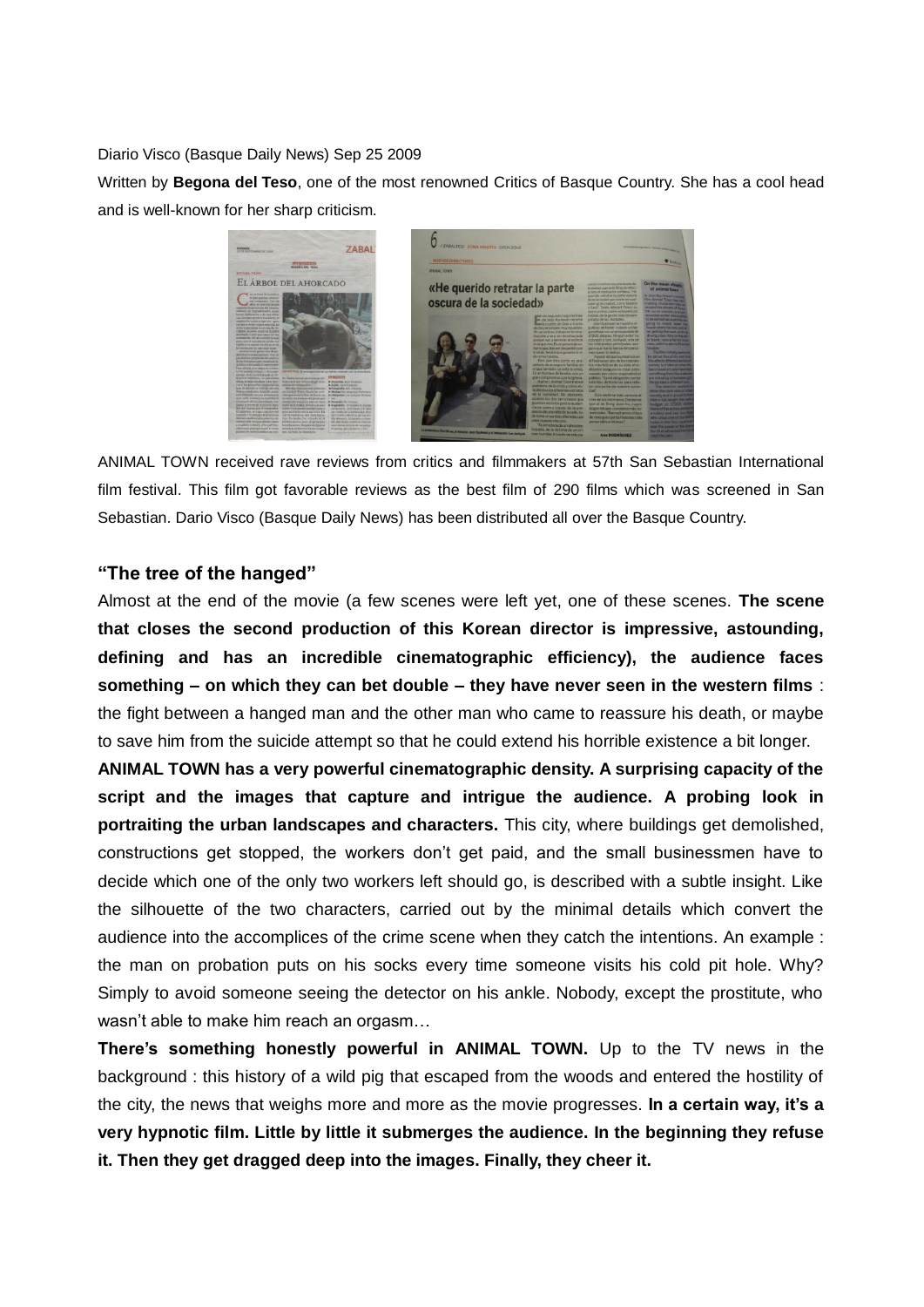#### **Review by Benoît Thevenin** - on the French Website, **Laterna Magika**

#### **http://laternamagika.wordpress.com/2010/01/31/animal-town-de-jeon-kyu-hwan/**

Portraits croisés de deux âmes égarées dans la Corée moderne, **Animal Town** constitue le second volet d"une trilogie consacrée à la ville, après **Mozart Town** en 2008, et réalisé par le cinéaste coréen Jeon Kyu-hwan.

La ville est effectivement un cadre important dans cette histoire. Elle est en mutation (les échafaudages sont omniprésents) mais les chantiers sont à l"arrêt, conséquence de la crise économique. La ville est à l"image des deux personnages principaux, deux êtres en souffrance dont on ne sait ni très bien ce qui les relie, ni très bien ce qui les affecte. Ils sont eux aussi dans un état intermédiaire, proche de basculer vers quelque chose, sans que l"on sache quoi… Seongcheul est manoeuvre sur un de ces chantiers arrêtés. Il vit dans un tout petit studio dans un immeuble qui doit être rasé sitôt la reprise des travaux. Seongchul est dans une position on-ne-peut plus précaire et incertaine. Le personnage apparaît au début du récit en train de tenter de faire l"amour à une femme apparemment plus âgée que lui. Il est impuissant, n"y arrive pas, et celle qui est en fait une prostituée le quitte. La scène est filmée dans un réalisme très cru. On découvre aussi que Seongcheul porte un bracelet électronique à la cheville. Hyeongdo Kim est lui un homme en errance, patron d"une petite entreprise et obligé de licencier un employé à cause du contexte économique. La police le trouve un jour pour lui apprendre que la moto dont il est le propriétaire a été retrouvée sur les lieux d"un accident. Le voleur, responsable du drame, est décédé.



Jeon Kyu-hwan construit son récit par très petites touches, dessine les portraits parallèles de ces deux personnages et, même si l"on se doute que leurs destins finiront par coïncider, on n"imagine pas très bien comment. A la suite d"un entretien avec un psychiatre, on apprend que Seongcheul a été coupable d"agression sexuelle envers un enfant. Cette révélation intervient tôt dans le récit et va contaminer immédiatement l'ambiance. Une petite fille croise tous les jours la route de Seongcheul, présentant une proie facile pour le jeune homme dont on voit bien qu"il lutte contre ses démons. La menace autour de la petite fille est bien réelle et le cinéaste réussit parfaitement à instaurer une véritable paranoïa, par petites touches encore. Le titre se justifie pleinement car Jeon Kyu-hwan inscrit son film dans le registre de la pulsion, avec tout ce qu"elle peut connoter de malsain et d"inquiétant. Dans une scène, Seongcheul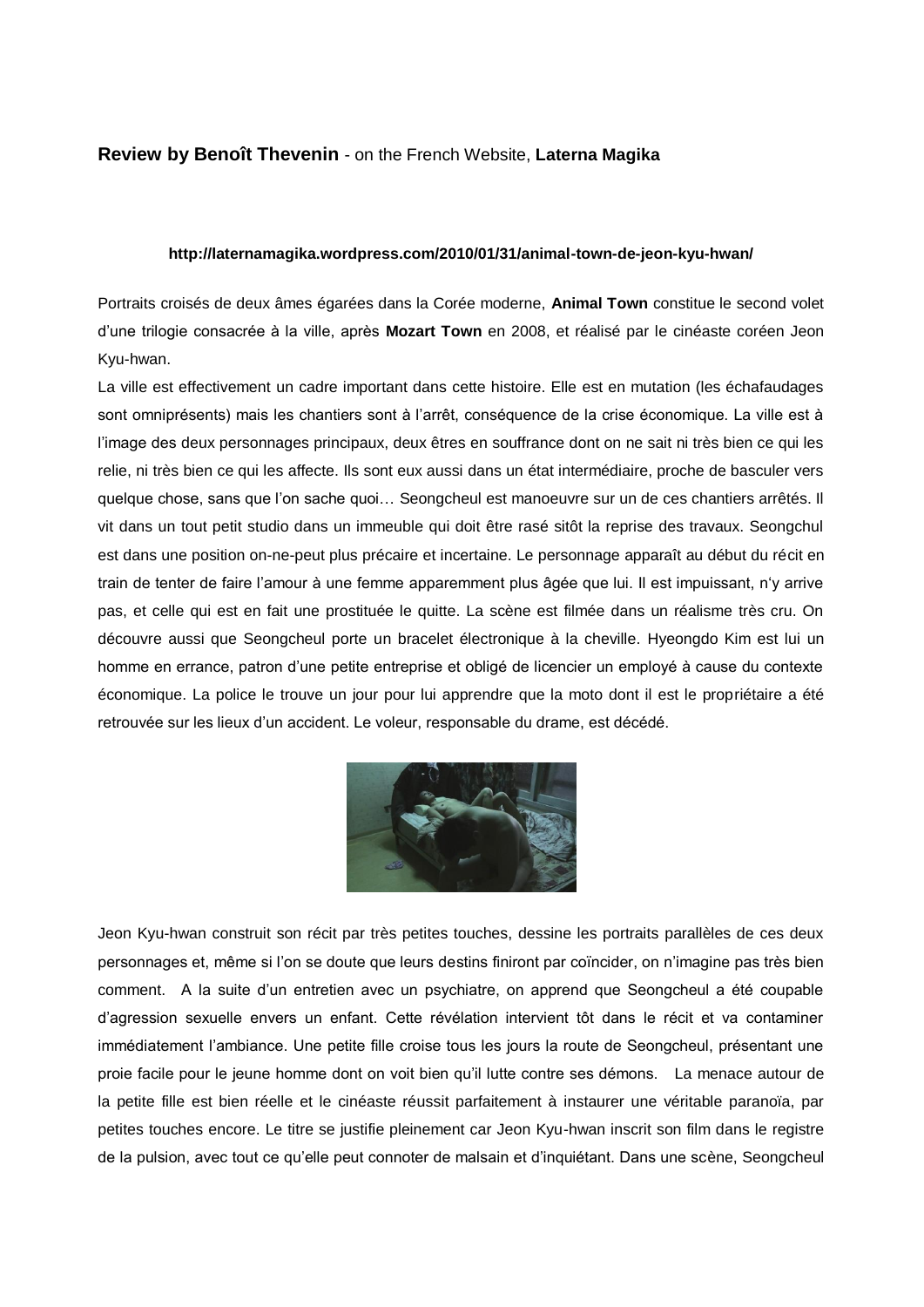semble suivre une enfant, on a comme l'impression qu'il est proche du passage à l'acte, d'autant qu'il n'a plus rien à perdre depuis que sa vie a basculé encore du mauvais côté pour une autre mauvaise raison, une autre mauvaise pulsion. Ce qui rassure le spectateur dans cette scène, c"est l"apparition au fond du cadre d"un personnage tiers, indépendant du récit, qui pourra potentiellement intervenir. La tension est alors forte mais le cinéaste la désamorce lui-même, et l"on saisit là que Seongcheul n"était pas à ce moment précis sur le point de commettre encore l"irréparable.



Seongcheul a cependant commis une faute précédemment, on l"a dit. Le personnage perd ses nerfs dans une altercation avec une jeune femme alors qu"il est maintenant chauffeur de taxi. Cette scène justifie également le titre, rend compte de l"influence de la ville sur les comportements. Seongcheul, qui débute dans son nouveau job, perd le bon chemin, ce qui provoque la crispation de sa cliente, et un déchaînement pulsionnel des deux personnages dans la voiture.

Dans sa note d"intention, Jeon Kyu-hwan explique que *« certaines personnes font du mal à d'autres, et certaines en souffrent. Tous les gens font semblant d'ignorer la souffrance autour d'eux car nous vivons dans une ville bestiale ».* **Le cinéaste rend plutôt bien compte de cette idée. Le film est excellemment construit, captivant, étrange, soit les signes d'une véritable maîtrise. Animal Town distille une ambiance trouble et malsaine, pas forcément facile à appréhender tant le caractère incertain de tout ce qui se joue est bien présent. On est plongé dans un état de latence, dans un univers en construction mais déjà corrompu et dont il n'est vraiment pas facile de s'extraire.** Les deux anti-héros peuvent en témoigner.

**ANIMAL TOWN is well constructed, captivate an audience, is very a mysterious...** In other words, **Director JEON has shown a capacity as a master of Cinematic Arts.**

Benoît Thevenin (Film Critic)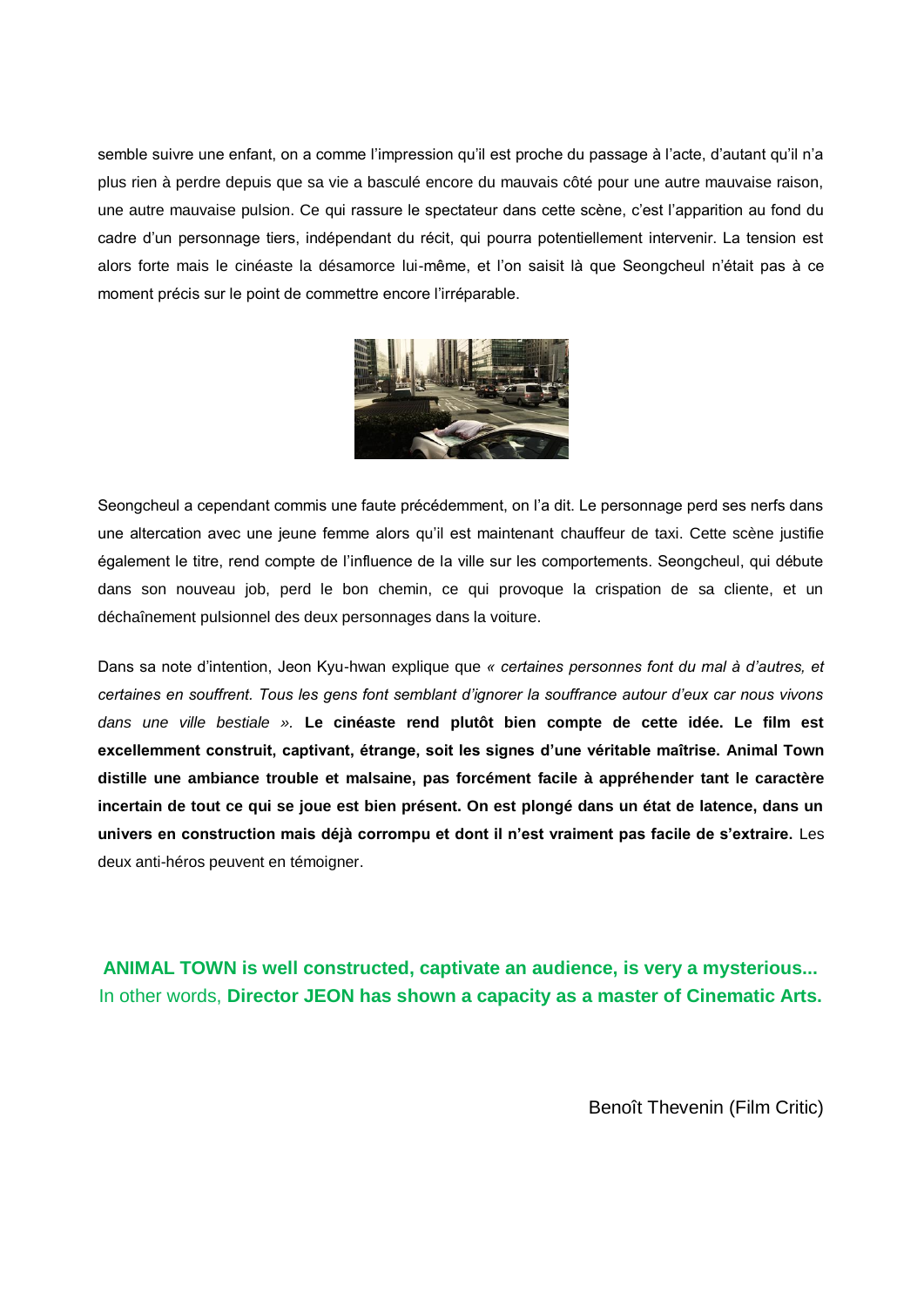#### Film Note by **Benoît Thevenin**



**Animal Town - Note pour ce film : \*\*\*\*** Réalisé par **Jeon Kyu-hwan** Avec Lee Jun-hyeok, Oh Seong-tae, … Année de production : 2009

#### Another Film Note by **Benoît Thevenin**



**Dream - Note pour ce film : \*\*\*\*** Réalisé par Kim Ki-duk<br>
Réalisé par Lee Daniels Année de production : 2008 Année de production : 2009



Avec Jô Odagiri, Lee Na-young, Odagiri Joe Avec Gabourey Sidibe, Paula Patton, Maria Carrey



**Cannes 2009 Competition Cannes 2010 Competition Le Ruban blanc** - Note pour ce film : **XXXXX The Housemaid** - Note pour ce film : XXXXX Réalisé par **Michael Haneke** Réalisé par **Im Sangsoo** Avec Ulrich Tukur,Susanne Lothar, Burghart Klaussner Avec Jeon Do-youn, Lee Jung-jae Année de production : 2008 Année de production : 2009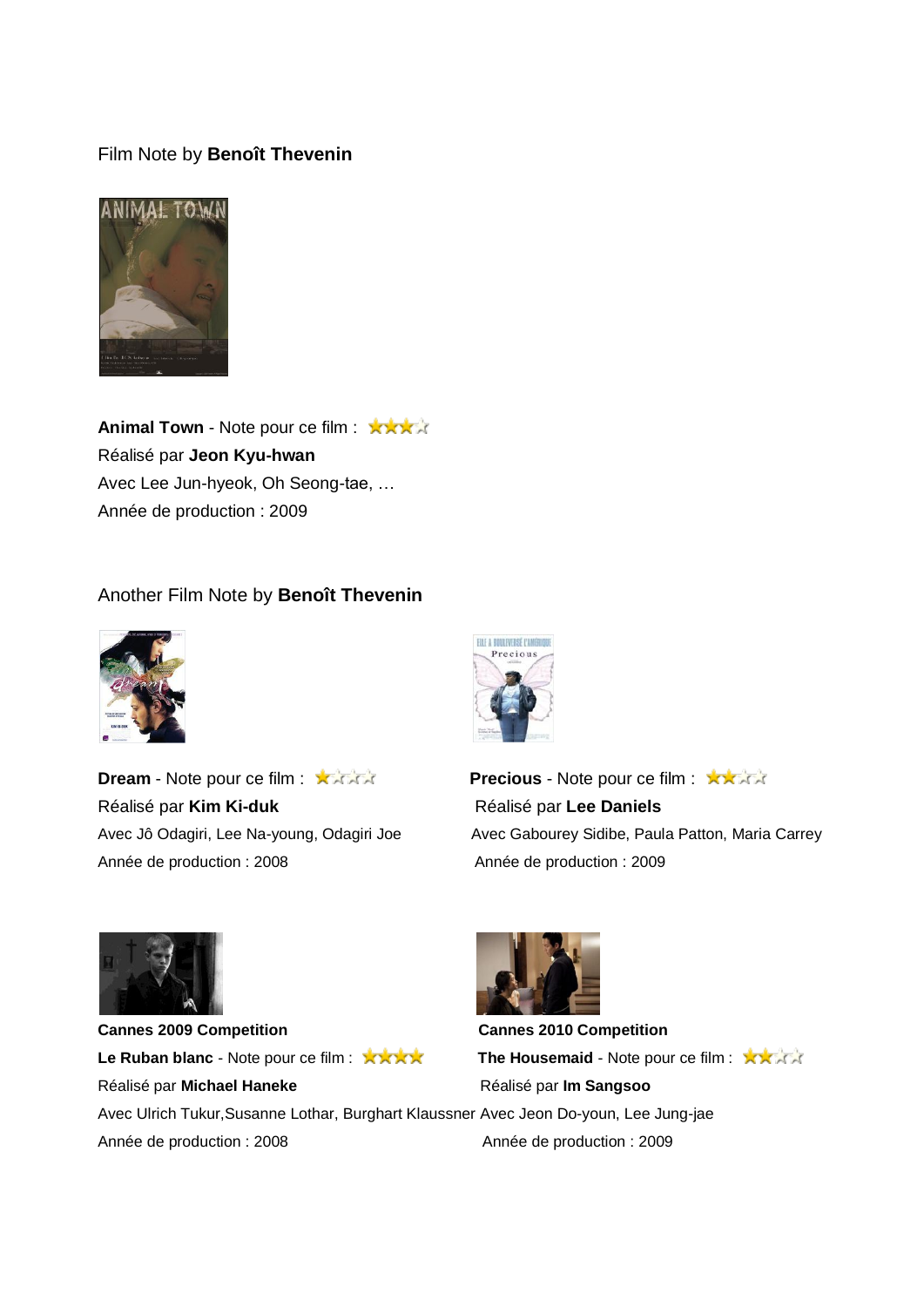Review by **Darcy Paquet** (Film Critic as the Variety, Cine21, Korean Films)



Two Characters stand at the center of *Animal Town*, the second feature by **up-andcoming director Jeon Kyu-hwan**. Seong-cheol is an ex-convict living with a tracker on his ankle who struggles to overcome his inner demons and lead a normal life. Hyeongdo is an emotionally broken man whose family has been torn apart by Seong-cheol"s crime. One of surprising things about this film is that the audience's sympathies are more naturally drawn to Seong-cheol, as he visits his psychiatist's office, struggles to earn a living wage, and remains stubbornly in his apartment which is slated for destruction. However, the potential for violence remains inside him, and as economic pressures start to weigh him down, his ability to repress his inner urges is weakened. **Shot in just two weeks on a tiny budget,** *Animal Town* **is a forceful work that draws its strength from a direct, unadorned filmmaking style and a remarkable performance from lead actor Lee Jun-hyeok. It is a film that displays a fervent sympathy towards its protagonists, and is not afraid to make its audience uncomfortable.**